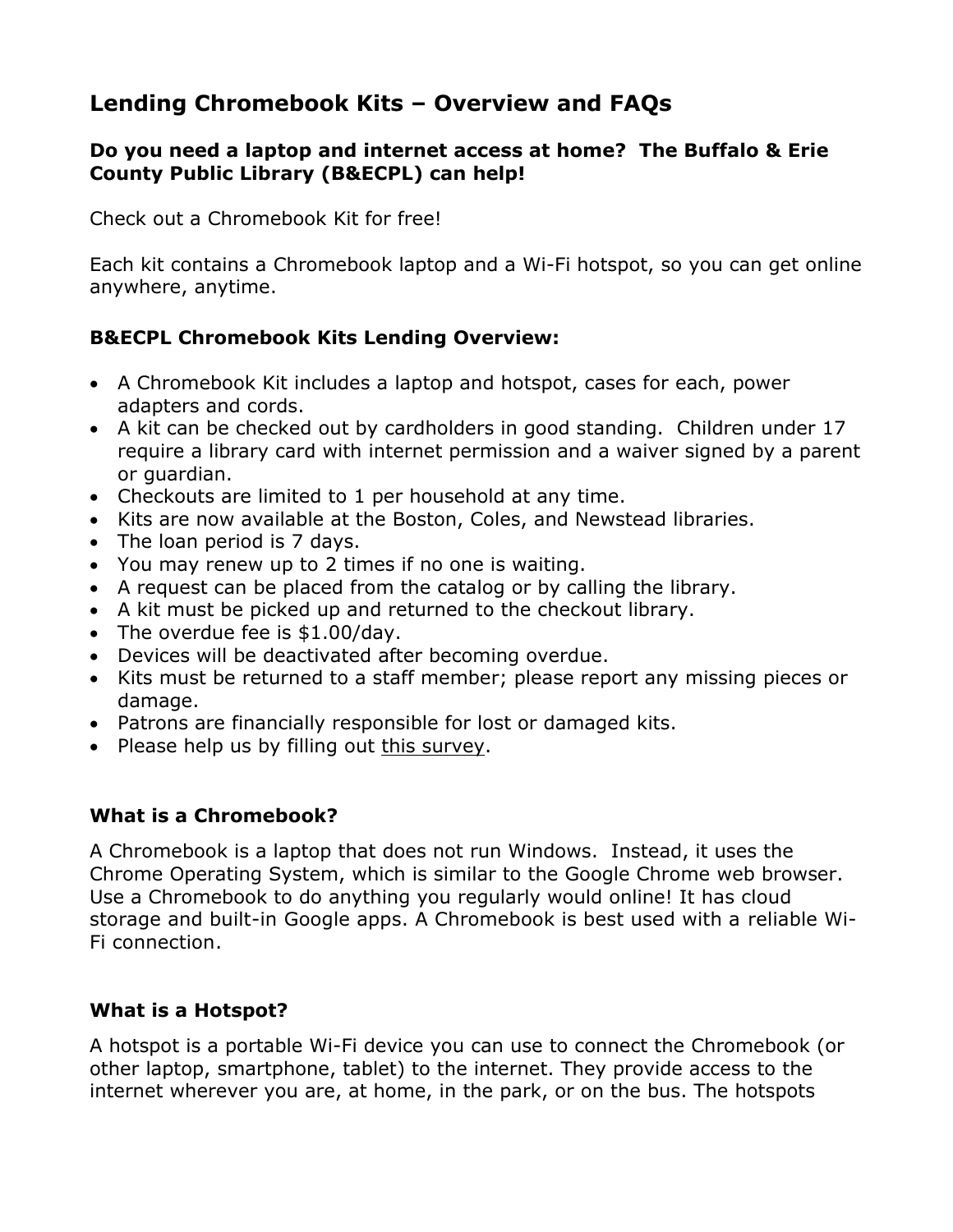include unlimited high-speed LTE service and can be connected to up to 10 devices simultaneously.

## **Where can I check out a Chromebook Kit?**

Chromebook kits are available at 3 B&ECPL locations.

- Leroy R. Coles, Jr. [Branch](https://www.buffalolib.org/locations-hours/leroy-r-coles-jr-branch-library) Library
- Boston Free [Library](https://www.buffalolib.org/locations-hours/boston-free-library)
- [Newstead](https://www.buffalolib.org/locations-hours/newstead-public-library) Public Library

# **What's in a Chromebook Kit?**

- Chromebook 3100 laptop and power supply/cord in case
- Franklin T9 portable, wireless hotspot with power supply in case
- Quick start guide

# **What can I do with a Chromebook Kit?**

Use the Chromebook and Wi-Fi hotspot to:

- Browse the internet and check email; you can browse as a guest or sign in with a Gmail account
- Use the Google suite of productivity tools, including Docs, Sheets and Slides.
- Use the hotspot to put up to 10 Wi-Fi enabled devices online simultaneously
- Access or save files on a USB drive
- Access or save files to your Google, Microsoft, iCloud or other online account
- Search the Library's catalog, place holds, and access My Account
- Download and read or listen to [ebooks;](https://buffalo.overdrive.com/) download [music](https://buffalolib.freegalmusic.com/home)
- Attend or participate in online [events](https://buffalolib.libcal.com/calendar/events/?cid=12898&t=d&d=0000-00-00&cal=12898&inc=1)

## **Can I request a Chromebook Kit?**

Yes. Requests for Chromebook kits can be made by checking the online [catalog.](https://bepl.ent.siri.net/) You can also call a library offering the service to arrange checkout, if kits are available. At this time, requests can only be placed and picked up at libraries offering the service.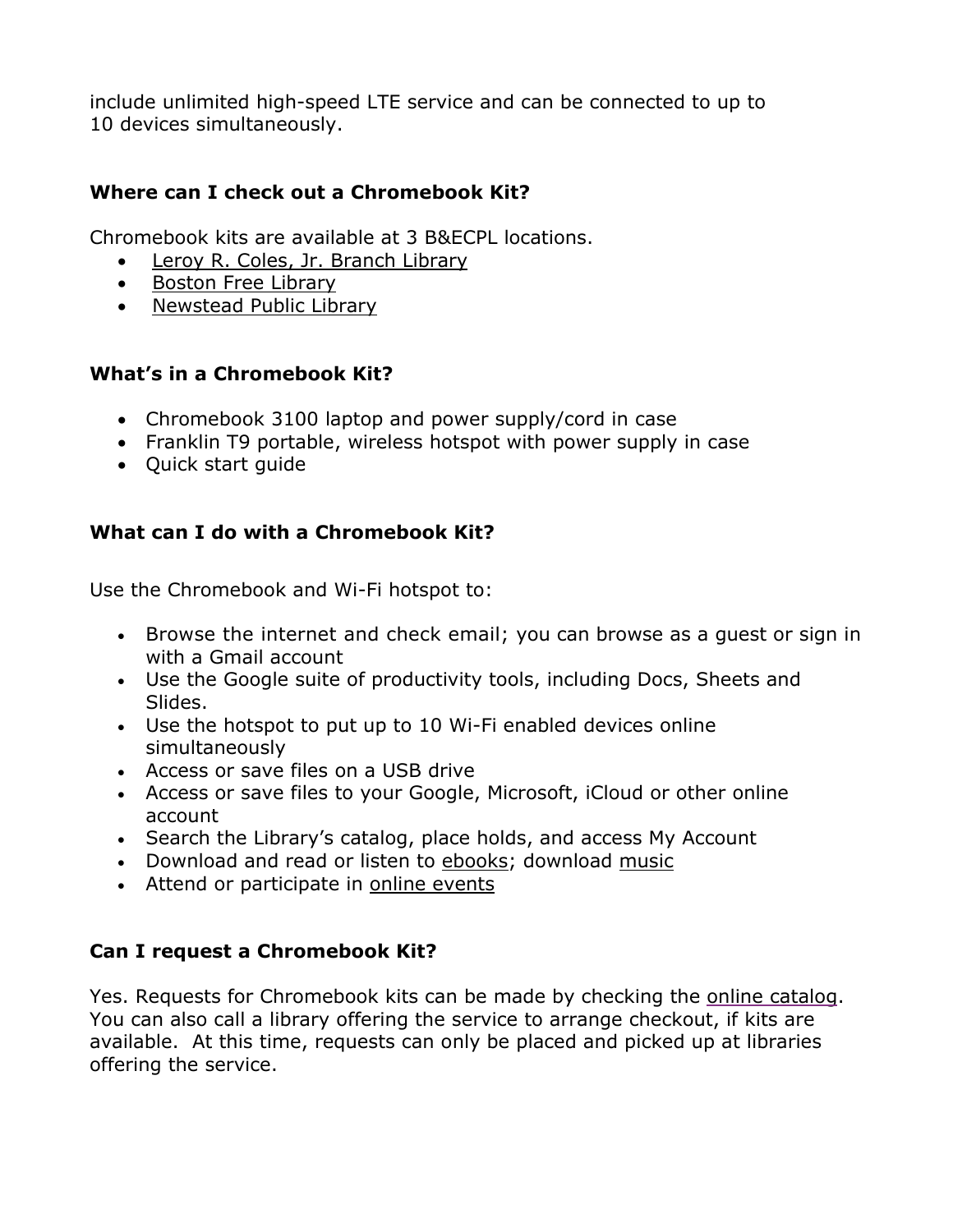#### **How long can I keep a Chromebook Kit?**

A kit can be borrowed for 7 days. If no other patrons are on the waiting list, the kit can be renewed up to 2 times.

The library reserves the right to disable all equipment. The Chromebook will be disabled and the wireless service on the hotspot will be turned off if it is not returned by the due date. If you don't return a kit on time, your borrowing privileges may be suspended. Others will be waiting to borrow a Chromebook Kit, so please return the kit on time.

#### **How do I return a Chromebook Kit?**

A Chromebook Kit must be returned in person only to the library from which it was checked out. It cannot be returned in a drop box. Staff will check the Kit to confirm that all items have been returned and the Kit is in good condition. If something is missing or damaged, please inform staff.

#### **Are there late fees?**

Late fees will be assessed if the Chromebook Kit is not returned by the due date. Overdue fees are \$1.00 per day, with a maximum overdue fee of \$35. The Chromebook Kit will become disabled once the loan period has ended.

#### **Will I be charged if the Chromebook is damaged while in my possession? How much?**

Yes, fees will be assessed if you lose or damage the Chromebook Kit. Full kit replacement value is \$410. A processing fee of \$5.00 may also be assessed.

## **Will my documents stay on the Chromebook after I return it?**

All documents are deleted once the Chromebook is shut down. This will happen even during your 7 day checkout period. We advise you to back up your documents on a flash drive or in Google Docs, if you are working on something you want to keep.

#### **Will I receive any instructions?**

A basic instruction sheet will be included in the Kit explaining how to turn on and connect the equipment. If you have further questions, please contact the library where you checked out the Kit.